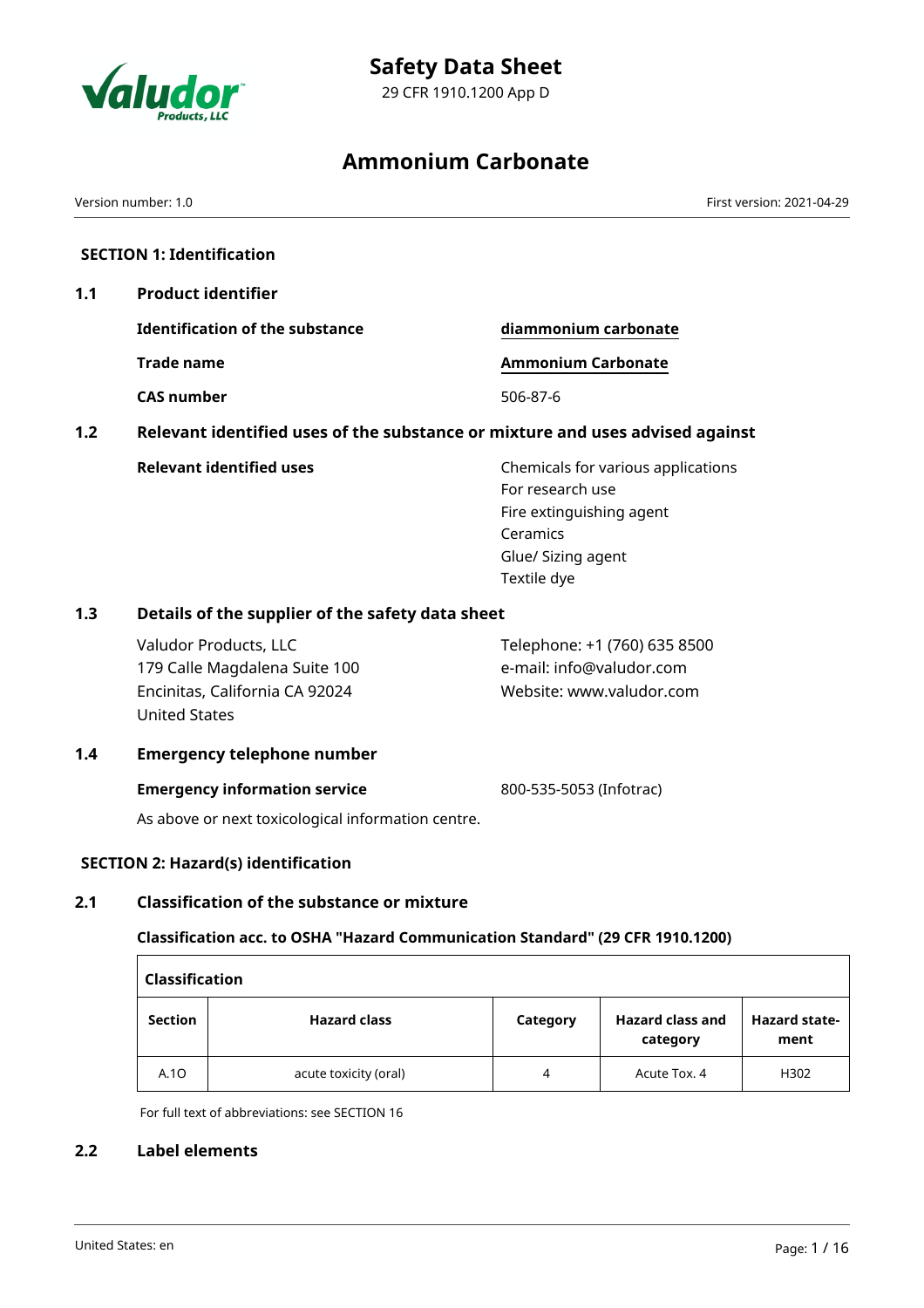**Labelling acc. to OSHA "Hazard Communication Standard" (29 CFR 1910.1200)**

| <b>Signal word</b> | warning |
|--------------------|---------|
| <b>Pictograms</b>  |         |
| GHS07              |         |

## **Hazard statements**

**H302** Harmful if swallowed.

#### **Precautionary statements**

| P264        | Wash hands thoroughly after handling.                                                                    |
|-------------|----------------------------------------------------------------------------------------------------------|
| P270        | Do not eat, drink or smoke when using this product.                                                      |
| P301+P312   | If swallowed: Call a poison center or doctor if you feel unwell.                                         |
| P330        | Rinse mouth.                                                                                             |
| <b>P501</b> | Dispose of contents/container in accordance with local/regional/national/interna-<br>tional regulations. |

## **2.3 Other hazards**

#### **Results of PBT and vPvB assessment**

According to the results of its assessment, this substance is not a PBT or a vPvB.

#### **SECTION 3: Composition/information on ingredients**

| 3.1 | <b>Substances</b>        |                         |  |  |  |
|-----|--------------------------|-------------------------|--|--|--|
|     | Name of substance        | diammonium carbonate    |  |  |  |
|     | <b>Identifiers</b>       |                         |  |  |  |
|     | CAS No                   | 506-87-6                |  |  |  |
|     | <b>Molecular formula</b> | (NH4)2CO3               |  |  |  |
|     | Molar mass               | 96.09 $9/_{\text{mol}}$ |  |  |  |

#### **SECTION 4: First-aid measures**

#### **4.1 Description of first-aid measures**

#### **General notes**

Take off immediately all contaminated clothing. Symptoms may develop several hours following exposure; medical observation therefore necessary for at least 48 hours. In all cases of doubt, or when symptoms persist, seek medical advice.

#### **Following inhalation**

Provide fresh air. If breathing is irregular or stopped, immediately seek medical assistance and start first aid actions.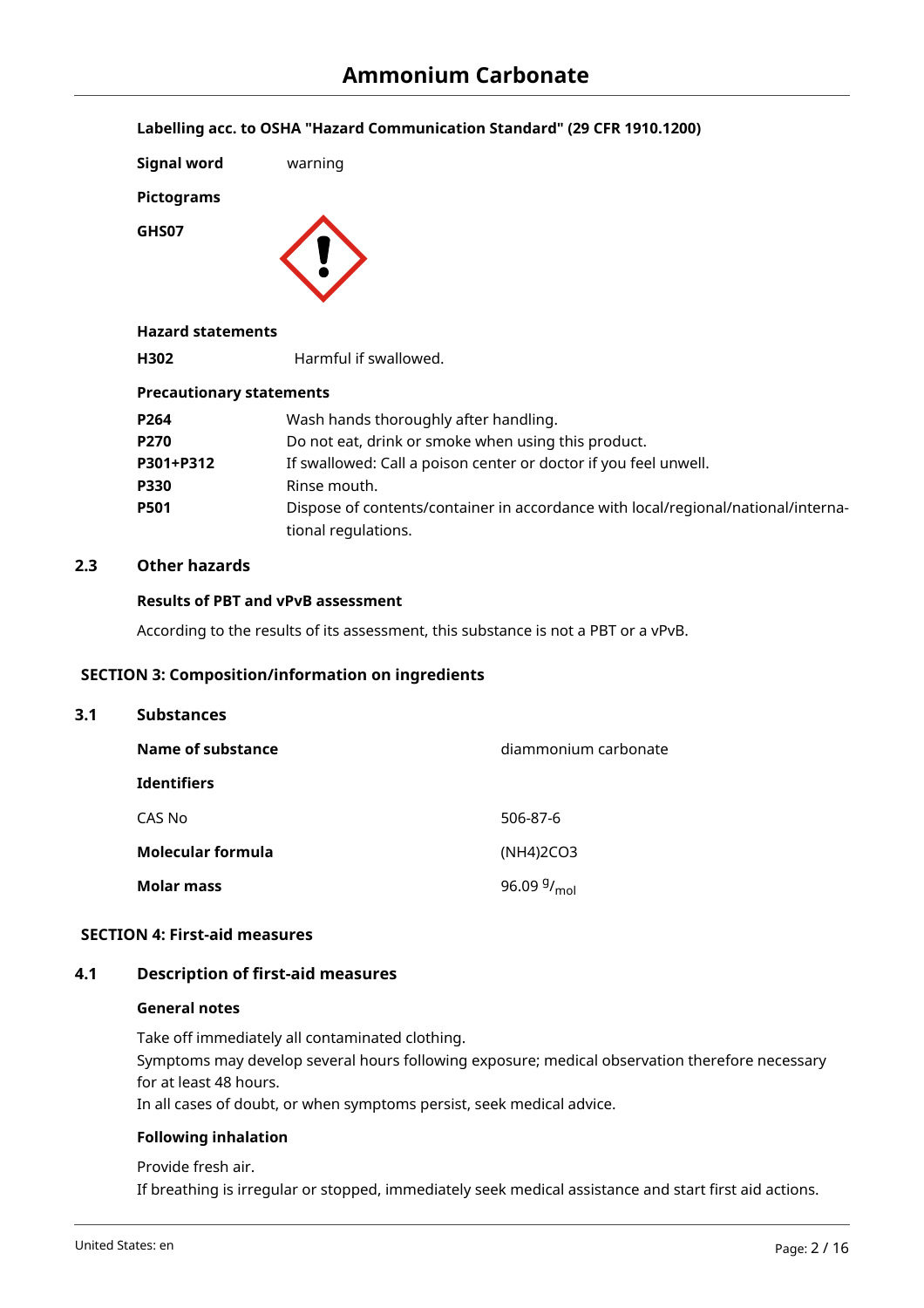#### **Following skin contact**

Wash with plenty of soap and water.

#### **Following eye contact**

Rinse cautiously with water for several minutes. Remove contact lenses, if present and easy to do. Continue rinsing. If eye irritation persists: Get medical advice/attention.

## **Following ingestion**

Rinse mouth immediately and drink plenty of water. Do NOT induce vomiting. Call a physician in any case.

#### **Notes for the doctor**

None.

#### **4.2 Most important symptoms and effects, both acute and delayed**

Harmful if swallowed.

**4.3 Indication of any immediate medical attention and special treatment needed** None.

#### **SECTION 5: Fire-fighting measures**

#### **5.1 Extinguishing media**

**Suitable extinguishing media**

coordinate firefighting measures to the fire surroundings

#### **Unsuitable extinguishing media**

none

# **5.2 Special hazards arising from the substance or mixture**

Hazardous decomposition products: Section 10. Danger of bursting container.

#### **Hazardous combustion products**

nitrogen oxides (NOx), carbon monoxide (CO), carbon dioxide (CO2)

## **5.3 Advice for firefighters**

Non-combustible.

Keep containers cool with water spray. In case of fire and/or explosion do not breathe fumes. Coordinate firefighting measures to the fire surroundings. Do not allow firefighting water to enter drains or water courses. Collect contaminated firefighting water separately. Fight fire with normal precautions from a reasonable distance.

#### **Special protective equipment for firefighters**

chemical protection suit, self-contained breathing apparatus (SCBA)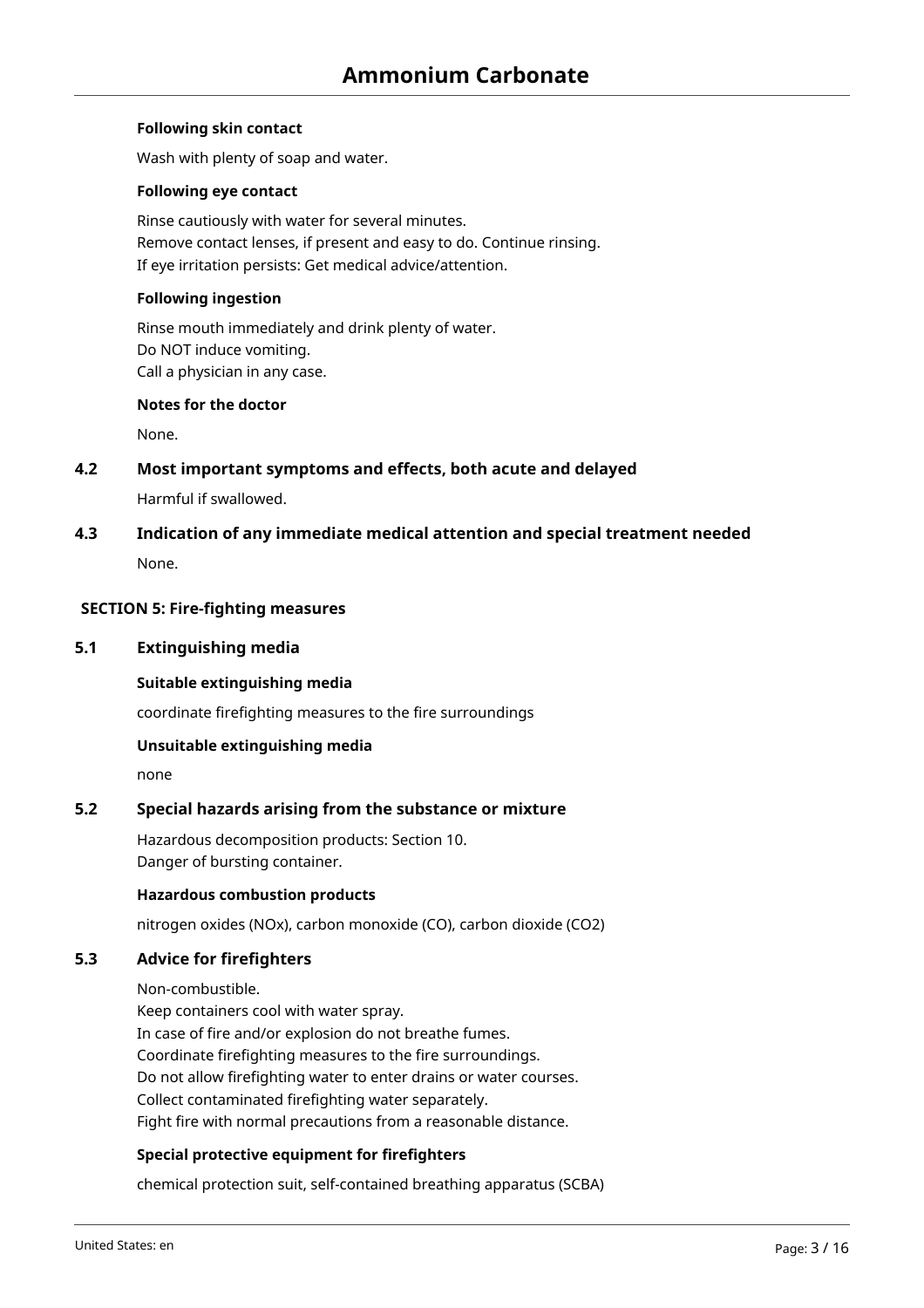## **SECTION 6: Accidental release measures**

# **6.1 Personal precautions, protective equipment and emergency procedures**

#### **For non-emergency personnel**

Remove persons to safety.

Ventilate affected area. Control of dust.

Do not breathe dust.

Do not get in eyes, on skin, or on clothing.

Wearing of suitable protective equipment (including personal protective equipment referred to under Section 8 of the safety data sheet) to prevent any contamination of skin, eyes and personal clothing. Do not breathe gas.

#### **For emergency responders**

Wear breathing apparatus if exposed to vapors/dust/aerosols/gases.

#### **6.2 Environmental precautions**

Keep away from drains, surface and ground water. Retain contaminated washing water and dispose of it.

## **6.3 Methods and material for containment and cleaning up**

#### **Advice on how to contain a spill**

Take up mechanically.

#### **Advice on how to clean up a spill**

Collect spillage.

#### **Other information relating to spills and releases**

Place in appropriate containers for disposal. Ventilate affected area.

#### **6.4 Reference to other sections**

Hazardous combustion products: see section 5. Personal protective equipment: see section 8. Incompatible materials: see section 10. Disposal considerations: see section 13.

#### **SECTION 7: Handling and storage**

#### **7.1 Precautions for safe handling**

#### **Measures to prevent fire as well as aerosol and dust generation**

Use local and general ventilation.

#### **Specific notes/details**

Dust deposits may accumulate on all deposition surfaces in a technical room.

#### **Measures to protect the environment**

Avoid release to the environment.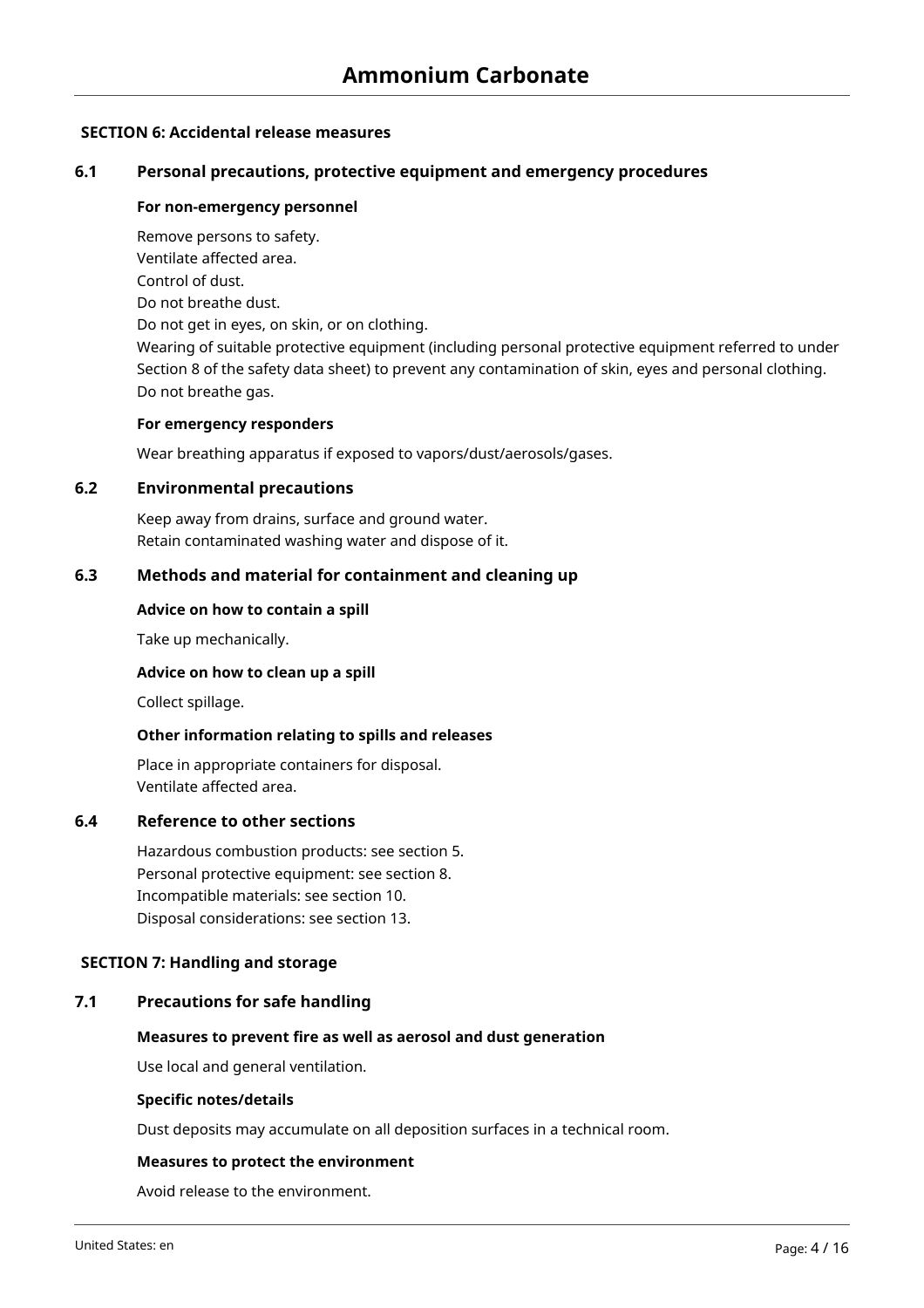#### **Advice on general occupational hygiene**

Do not eat, drink and smoke in work areas. Wash hands after use. Preventive skin protection (barrier creams/ointments) is recommended. Remove contaminated clothing and protective equipment before entering eating areas.

#### **7.2 Conditions for safe storage, including any incompatibilities**

#### **Flammability hazards**

None.

#### **Incompatible substances or mixtures**

Incompatible materials: see section 10.

#### **Protect against external exposure, such as**

heat, humidity, sunlight

#### **Consideration of other advice**

Keep away from food, drink and animal feedingstuffs.

#### **Ventilation requirements**

Provision of sufficient ventilation.

#### **Specific designs for storage rooms or vessels**

Keep container tightly closed and in a well-ventilated place. Keep in a cool place. Keep container dry.

#### **Packaging compatibilities**

Keep only in original container.

#### **7.3 Specific end use(s)**

No information available.

#### **SECTION 8: Exposure controls/personal protection**

## **8.1 Control parameters**

|         | Occupational exposure limit values (Workplace Exposure Limits) |                   |                            |                             |                 |               |
|---------|----------------------------------------------------------------|-------------------|----------------------------|-----------------------------|-----------------|---------------|
| Country | Name of agent                                                  | <b>Identifier</b> | TWA [mg/<br>m <sup>3</sup> | STEL [mg/<br>m <sup>3</sup> | <b>Notation</b> | <b>Source</b> |
| US.     | Particulates not other-<br>wise regulated                      | PEL (CA)          | 10                         |                             | dust            | Cal/OSHA PEL  |
| US.     | Particulates not other-<br>wise regulated                      | PEL (CA)          | 5                          |                             | r               | Cal/OSHA PEL  |
| US.     | particulates not other-<br>wise classified                     | <b>REL</b>        |                            |                             | appx-D          | NIOSH REL     |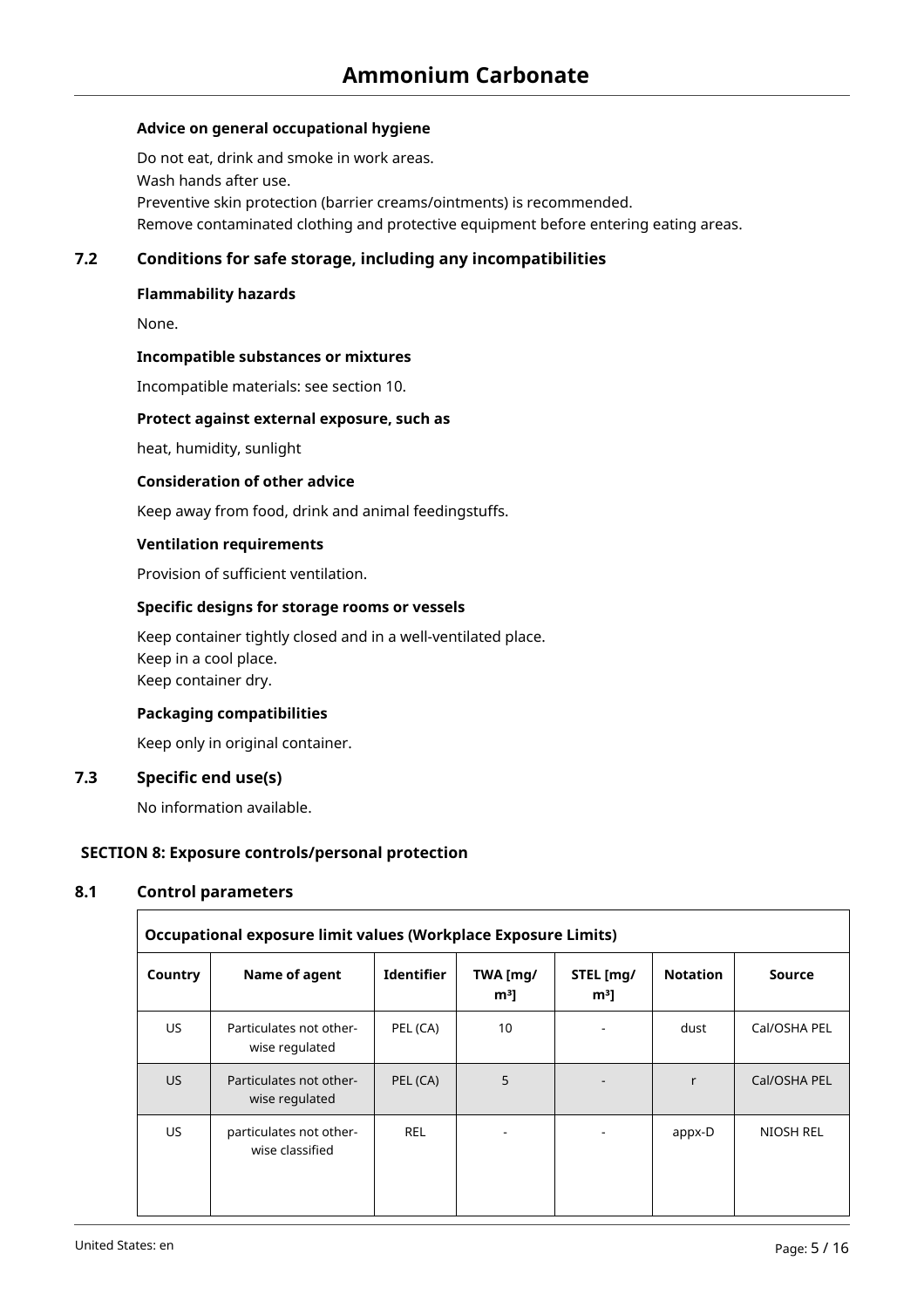| Occupational exposure limit values (Workplace Exposure Limits) |                                                   |                   |                            |                             |                    |                            |
|----------------------------------------------------------------|---------------------------------------------------|-------------------|----------------------------|-----------------------------|--------------------|----------------------------|
| Country                                                        | Name of agent                                     | <b>Identifier</b> | TWA [mg/<br>m <sup>3</sup> | STEL [mg/<br>m <sup>3</sup> | <b>Notation</b>    | <b>Source</b>              |
| <b>US</b>                                                      | particulates not other-<br>wise classified (PNOC) | PEL               | 15                         |                             | i, dust            | 29 CFR<br>1910.1000        |
| <b>US</b>                                                      | particulates not other-<br>wise classified (PNOC) | PEL               | 5                          |                             | partml, r,<br>dust | 29 CFR<br>1910.1000        |
| <b>US</b>                                                      | carbon dioxide                                    | PEL (CA)          | 9,000                      | 54,000                      | proc               | Cal/OSHA PEL               |
| <b>US</b>                                                      | carbon dioxide                                    | <b>REL</b>        | 9,000<br>(10 h)            | 54.000                      | proc               | <b>NIOSH REL</b>           |
| <b>US</b>                                                      | carbon dioxide                                    | <b>PEL</b>        | 9,000                      |                             | proc               | <b>29 CFR</b><br>1910.1000 |
| <b>US</b>                                                      | ammonia                                           | PEL (CA)          | 18                         | 27                          | proc               | Cal/OSHA PEL               |
| <b>US</b>                                                      | ammonia                                           | <b>REL</b>        | 18<br>(10 h)               | 27                          | proc               | <b>NIOSH REL</b>           |
| <b>US</b>                                                      | ammonia                                           | <b>PEL</b>        | 35                         |                             | proc               | <b>29 CFR</b><br>1910.1000 |

## **Notation**

| appx-D      | see Appendix D - Substances with No Established RELs                                                                                                                       |
|-------------|----------------------------------------------------------------------------------------------------------------------------------------------------------------------------|
| dust        | as dust                                                                                                                                                                    |
| Ť.          | inhalable fraction                                                                                                                                                         |
| partml      | particles/ml                                                                                                                                                               |
| proc        | substances released during the process                                                                                                                                     |
| r           | respirable fraction                                                                                                                                                        |
| <b>STEL</b> | short-term exposure limit: a limit value above which exposure should not occur and which is related to a 15-<br>minute period (unless otherwise specified)                 |
| <b>TWA</b>  | time-weighted average (long-term exposure limit): measured or calculated in relation to a reference period of<br>8 hours time-weighted average (unless otherwise specified |

# **Human health values**

|                 | <b>Relevant DNELs and other threshold levels</b> |                                       |                                    |                            |  |
|-----------------|--------------------------------------------------|---------------------------------------|------------------------------------|----------------------------|--|
| <b>Endpoint</b> | <b>Threshold</b><br>level                        | Protection goal,<br>route of exposure | Used in                            | <b>Exposure time</b>       |  |
| <b>DNEL</b>     | 369 mg/m $3$                                     | human, inhalatory                     | worker (industry)                  | chronic - systemic effects |  |
| <b>DNEL</b>     | 4.19 mg/kg bw/<br>day                            | human, dermal                         | worker (industry)                  | chronic - systemic effects |  |
| <b>DNEL</b>     | 131 mg/m $3$                                     | human, inhalatory                     | consumer (private house-<br>holds) | chronic - systemic effects |  |
| <b>DNEL</b>     | $2.09$ mg/kg bw/<br>day                          | human, dermal                         | consumer (private house-<br>holds) | chronic - systemic effects |  |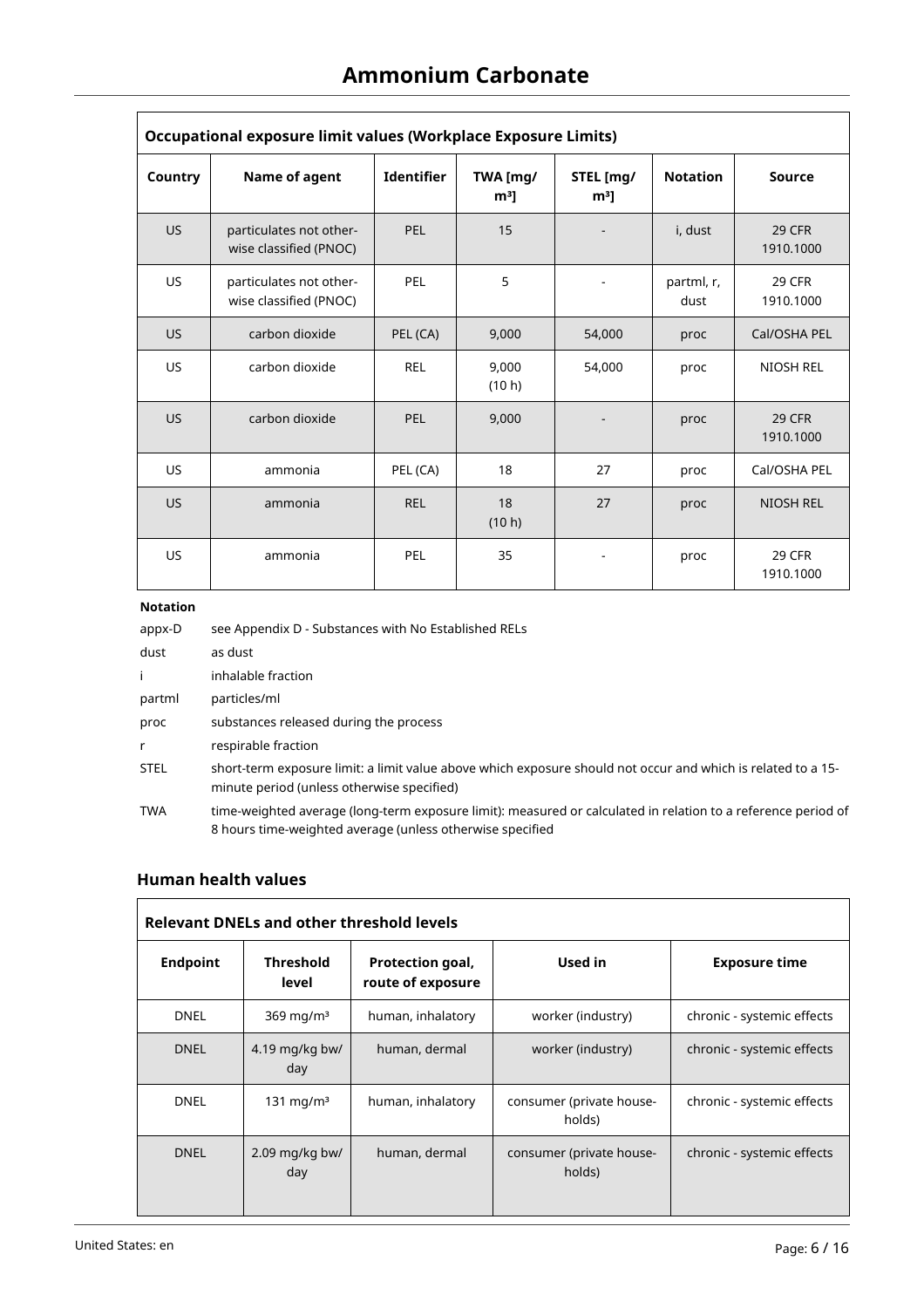| Relevant DNELs and other threshold levels |                         |                                       |                                    |                            |
|-------------------------------------------|-------------------------|---------------------------------------|------------------------------------|----------------------------|
| <b>Endpoint</b>                           | Threshold<br>level      | Protection goal,<br>route of exposure | Used in                            | <b>Exposure time</b>       |
| <b>DNEL</b>                               | $2.09$ mg/kg bw/<br>day | human, oral                           | consumer (private house-<br>holds) | chronic - systemic effects |

#### **Environment values**

 $\Gamma$ 

| <b>Relevant PNECs and other threshold levels</b> |                        |                                  |  |
|--------------------------------------------------|------------------------|----------------------------------|--|
| <b>Endpoint</b>                                  | <b>Threshold level</b> | <b>Environmental compartment</b> |  |
| <b>PNEC</b>                                      | 2.38 $mg/1$            | freshwater                       |  |
| <b>PNEC</b>                                      | $0.238 \text{ mg}/1$   | marine water                     |  |
| <b>PNEC</b>                                      | 2.5 $mg/kg$            | freshwater sediment              |  |
| <b>PNEC</b>                                      | 0.25 $mg/kq$           | marine sediment                  |  |
| <b>PNEC</b>                                      | $0.7 \frac{mg}{kg}$    | soil                             |  |

## **8.2 Exposure controls**

#### **Appropriate engineering controls**

General ventilation.

#### **Individual protection measures (personal protective equipment)**

#### **Eye/face protection**

Wear eye/face protection.

#### **Hand protection**

| <b>Protective gloves</b>            |                           |                                             |  |  |
|-------------------------------------|---------------------------|---------------------------------------------|--|--|
| Material                            | <b>Material thickness</b> | Breakthrough times of the glove<br>material |  |  |
| NBR: acrylonitrile-butadiene rubber | $\geq 0.11$ mm            | >480 minutes (permeation: level 6)          |  |  |

Wear suitable gloves.

Chemical protection gloves are suitable, which are tested according to EN 374.

Check leak-tightness/impermeability prior to use.

In the case of wanting to use the gloves again, clean them before taking off and air them well.

For special purposes, it is recommended to check the resistance to chemicals of the protective gloves mentioned above together with the supplier of these gloves.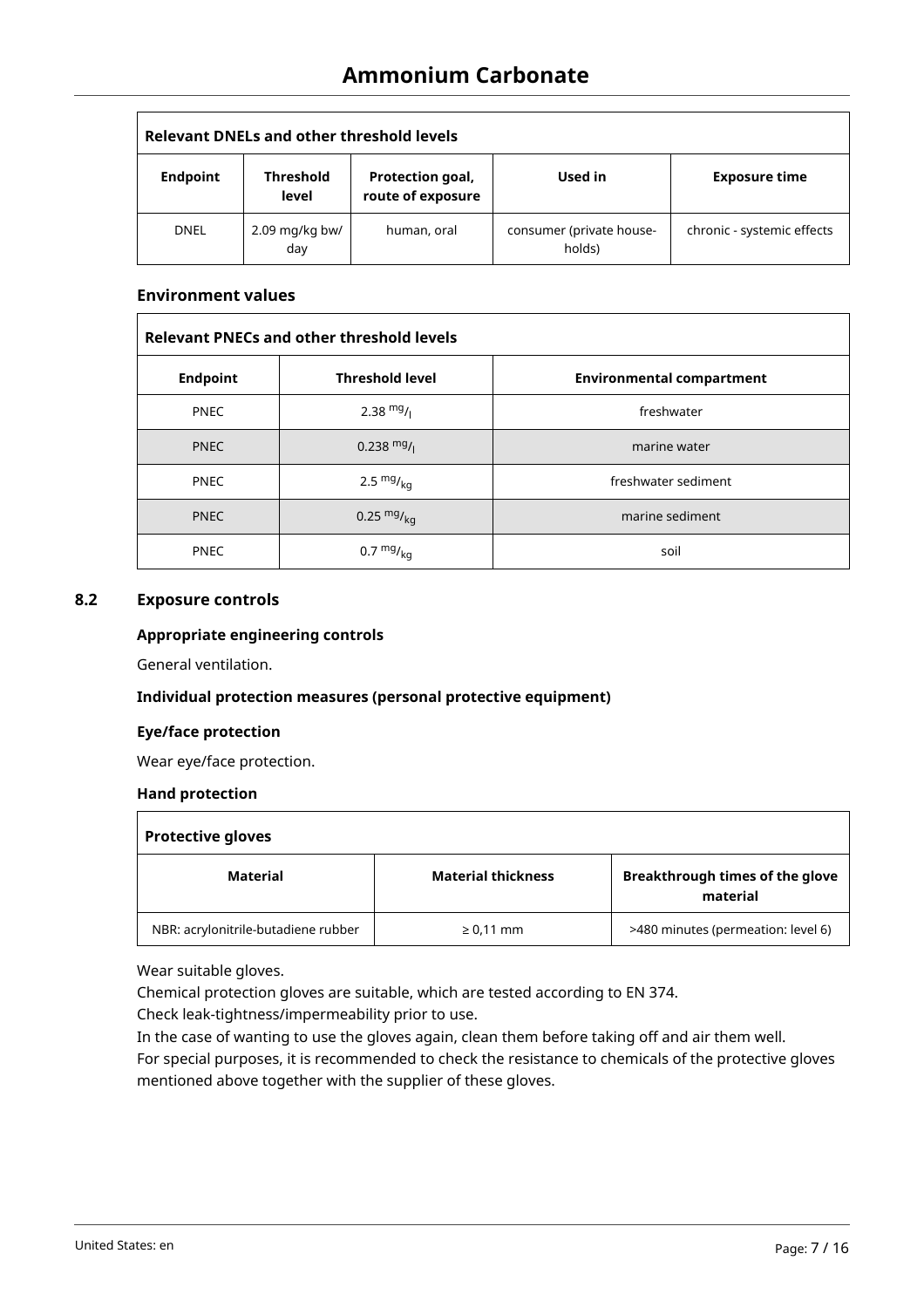## **Respiratory protection**

In case of inadequate ventilation wear respiratory protection. Particulate filter device (EN 143). P2 (filters at least 94 % of airborne particles, color code: White). ABEK-P2.

#### **Environmental exposure controls**

Use appropriate container to avoid environmental contamination. Keep away from drains, surface and ground water.

## **SECTION 9: Physical and chemical properties**

## **9.1 Information on basic physical and chemical properties**

| Appearance                                                  |                                                         |
|-------------------------------------------------------------|---------------------------------------------------------|
| <b>Physical state</b>                                       | solid                                                   |
| Color                                                       | white                                                   |
| Odor                                                        | like ammonia                                            |
| <b>Other safety parameters</b>                              |                                                         |
| pH (value)                                                  | 9.4 (in aqueous solution: 10 % ( $W/\text{W}$ ))        |
| <b>Melting point/freezing point</b>                         | prior to or during melting: decomposition               |
| Boiling point or initial boiling point and boiling<br>range | not determined<br>decomposes                            |
| <b>Flash point</b>                                          | not applicable                                          |
| <b>Evaporation rate</b>                                     | not determined                                          |
| <b>Flammability (solid, gas)</b>                            | non-combustible                                         |
| <b>Explosive limits</b>                                     | not determined                                          |
| Explosion limits of dust clouds                             | not determined                                          |
| Vapor pressure                                              | 0 Pa at 25 °C<br>(calculated)                           |
|                                                             |                                                         |
| Density                                                     | 1.331 $9/_{cm^3}$ at 20 °C                              |
| Vapor density                                               | this information is not available                       |
| Relative density                                            | 1.331 at 20 $^{\circ}$ C (water = 1)<br>(EU method A.3) |
| Solubility(ies)                                             |                                                         |
| Water solubility                                            | 1,000 $9/$ at 15 °C                                     |
|                                                             |                                                         |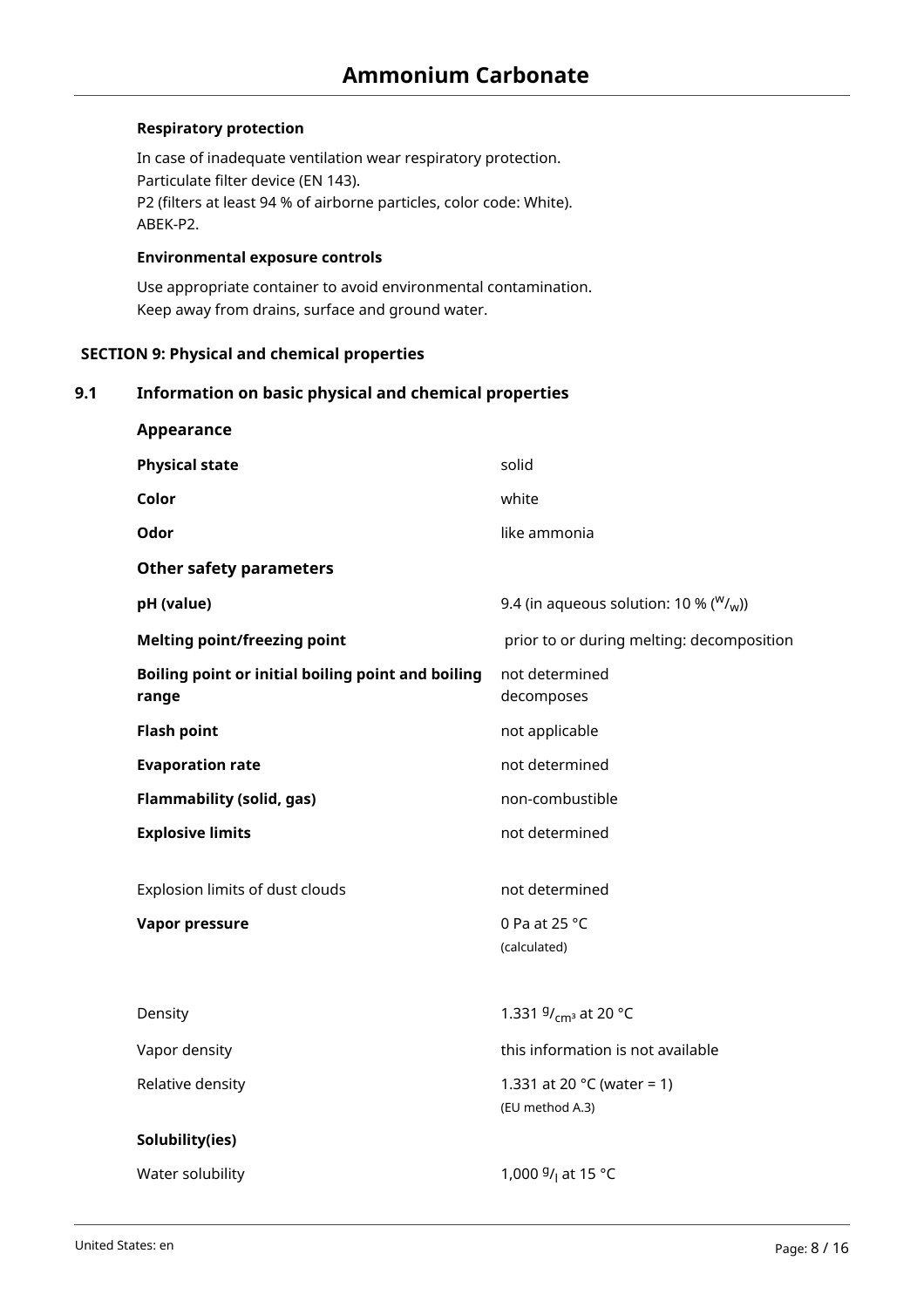# **Partition coefficient**

|     | n-octanol/water (log KOW)                                          | not relevant<br>(inorganic)                                    |
|-----|--------------------------------------------------------------------|----------------------------------------------------------------|
|     | Auto-ignition temperature                                          | not determined                                                 |
|     | <b>Decomposition temperature</b>                                   | 58 $°C$                                                        |
|     | <b>Viscosity</b>                                                   | not relevant<br>(solid)                                        |
|     | <b>Explosive properties</b>                                        | none                                                           |
|     | <b>Oxidizing properties</b>                                        | none                                                           |
|     | <b>Information for relevant hazard classes</b><br>according to GHS | hazard classes acc. to GHS (physical hazards):<br>not relevant |
| 9.2 | <b>Other information</b>                                           | there is no additional information                             |

#### **SECTION 10: Stability and reactivity**

#### **10.1 Reactivity**

No information available.

#### **10.2 Chemical stability**

The material is stable under normal ambient and anticipated storage and handling conditions of temperature and pressure.

# **10.3 Possibility of hazardous reactions**

In contact with Caustic solutions: Ammonia (NH3).

#### **10.4 Conditions to avoid**

Protect from moisture.

#### **10.5 Incompatible materials**

acids, bases, oxidizers, nitrate, nitrite

# **10.6 Hazardous decomposition products**

Hazardous combustion products: see section 5. Carbon dioxide (CO2). Ammonia (NH3).

## **SECTION 11: Toxicological information**

#### **11.1 Information on toxicological effects**

If not otherwise specified the classification is based on:

Animal studies; Evidence from any other toxicity tests; Expert judgment (weight of evidence determination).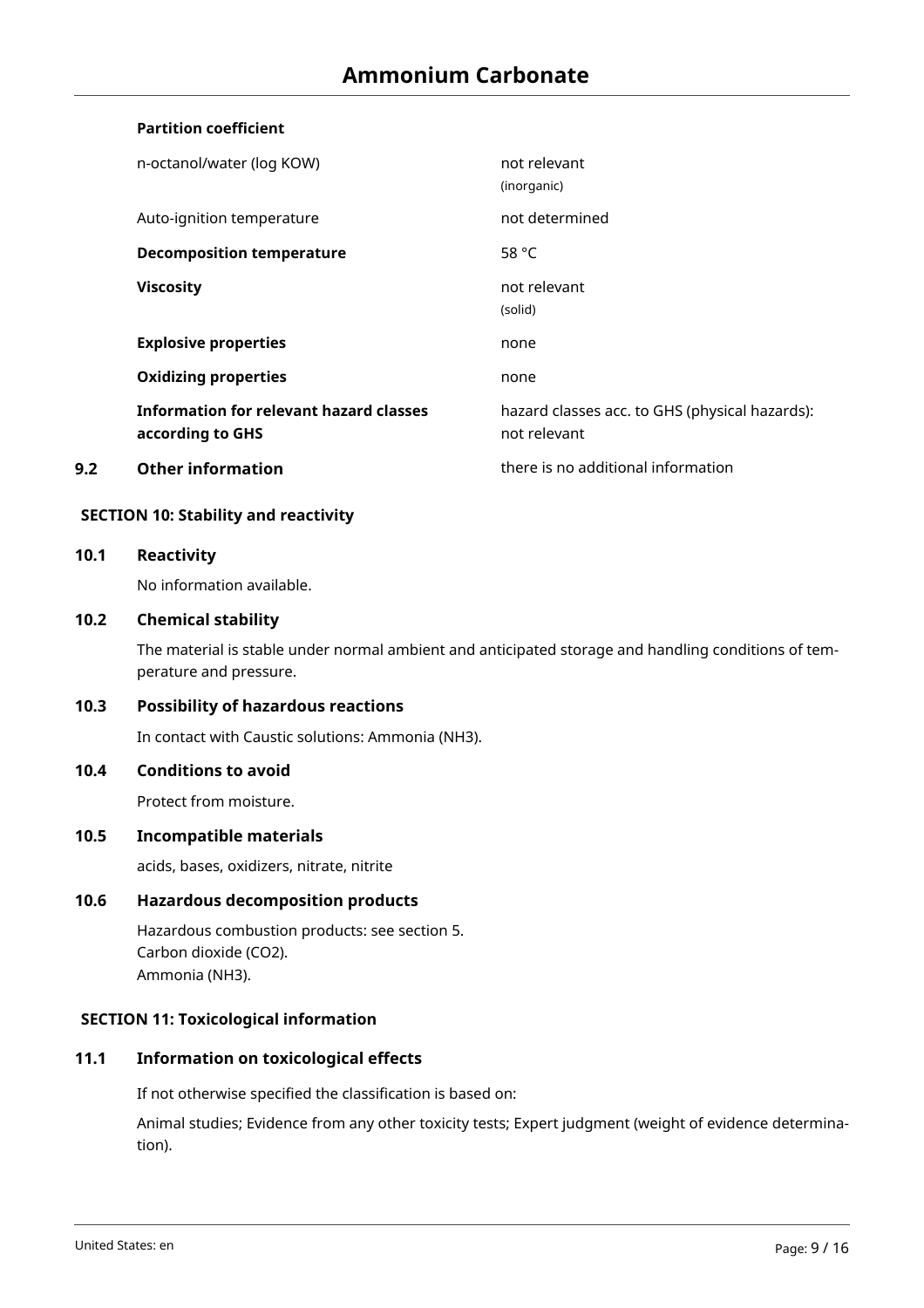## **Classification acc. to OSHA "Hazard Communication Standard" (29 CFR 1910.1200)**

#### **Acute toxicity**

Shall not be classified as acutely toxic (dermal). Harmful if swallowed.

| <b>Exposure route</b> | <b>Endpoint</b> | Value                               | <b>Species</b> | Method             |
|-----------------------|-----------------|-------------------------------------|----------------|--------------------|
| oral                  | LD50            | 1,800 <sup>mg</sup> / <sub>ka</sub> | rat, female    | OECD Guideline 401 |
| oral                  | LD50            | 2,150 $mg/_{kq}$                    | rat            | OECD Guideline 401 |
| dermal                | LD50            | $>2,000$ mg/ <sub>ka</sub>          | rat            | OECD Guideline 402 |

#### **Skin corrosion/irritation**

Shall not be classified as corrosive/irritant to skin. (ECHA, OECD Guideline 439)

#### **Serious eye damage/eye irritation**

Shall not be classified as seriously damaging to the eye or eye irritant. (ECHA, OECD Guideline 405)

#### **Respiratory or skin sensitization**

#### **Skin sensitization**

Classification could not be established because: Data are lacking, inconclusive, or conclusive but not sufficient for classification. (ECHA, OECD Guideline 429) **Respiratory sensitization** Classification could not be established because:

Data are lacking, inconclusive, or conclusive but not sufficient for classification.

#### **Germ cell mutagenicity**

Classification could not be established because: Data are lacking, inconclusive, or conclusive but not sufficient for classification.

#### **Carcinogenicity**

#### **IARC Monographs**

not listed

#### **National Toxicology Program (United States)**

not listed

#### **OSHA Carcinogens**

Not listed.

### **Reproductive toxicity**

Classification could not be established because: Data are lacking, inconclusive, or conclusive but not sufficient for classification.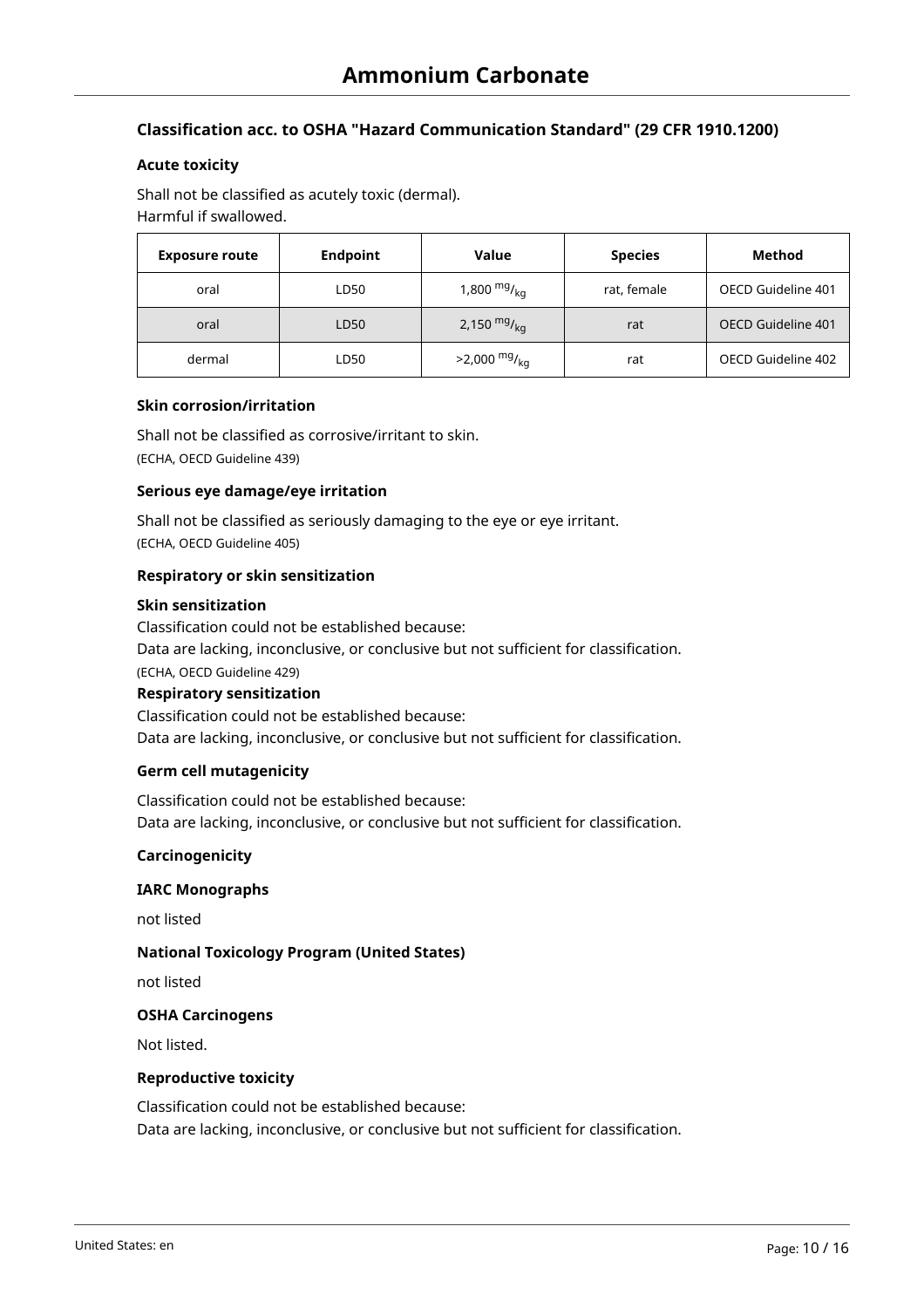## **Specific target organ toxicity - single exposure**

Classification could not be established because: Data are lacking, inconclusive, or conclusive but not sufficient for classification.

## **Specific target organ toxicity - repeated exposure**

Classification could not be established because: Data are lacking, inconclusive, or conclusive but not sufficient for classification.

## **Aspiration hazard**

Shall not be classified as presenting an aspiration hazard.

#### **11.2 Other information**

There is no additional information.

## **SECTION 12: Ecological information**

#### **12.1 Toxicity**

## **Aquatic toxicity (acute)**

Based on available data, the classification criteria are not met.

| <b>Endpoint</b>   | Value                | <b>Species</b>                             | Method             | <b>Exposure time</b> |
|-------------------|----------------------|--------------------------------------------|--------------------|----------------------|
| <b>LC50</b>       | 119.5 $mg/1$         | rainbow trout (Onco-<br>rhynchus mykiss)   |                    | 96 h                 |
| ErC <sub>50</sub> | 252.9 $mg/1$         | algae (pseudokirchneriella<br>subcapitata) | OECD Guideline 201 | 72 h                 |
| <b>EC50</b>       | 122.5 $mg/1$         | algae (pseudokirchneriella<br>subcapitata) | OECD Guideline 201 | 72 h                 |
| EC50              | $106.2 \frac{mg}{l}$ | daphnia magna                              |                    | 48 h                 |
| EbC50             | $141.4 \text{ mg}/1$ | algae (pseudokirchneriella<br>subcapitata) | OECD Guideline 201 | 72 h                 |

#### **Aquatic toxicity (chronic)**

| <b>Endpoint</b> | Value     | <b>Species</b>                             | Method             | <b>Exposure time</b> |
|-----------------|-----------|--------------------------------------------|--------------------|----------------------|
| <b>NOEC</b>     | 50 $mg/1$ | algae (pseudokirchneriella<br>subcapitata) | OECD Guideline 201 | 72 h                 |

#### **12.2 Persistence and degradability**

#### **Biodegradation**

The study does not need to be conducted because the substance is inorganic.

#### **Persistence**

The study does not need to be conducted because the substance is inorganic.

#### **12.3 Bioaccumulative potential**

No data available.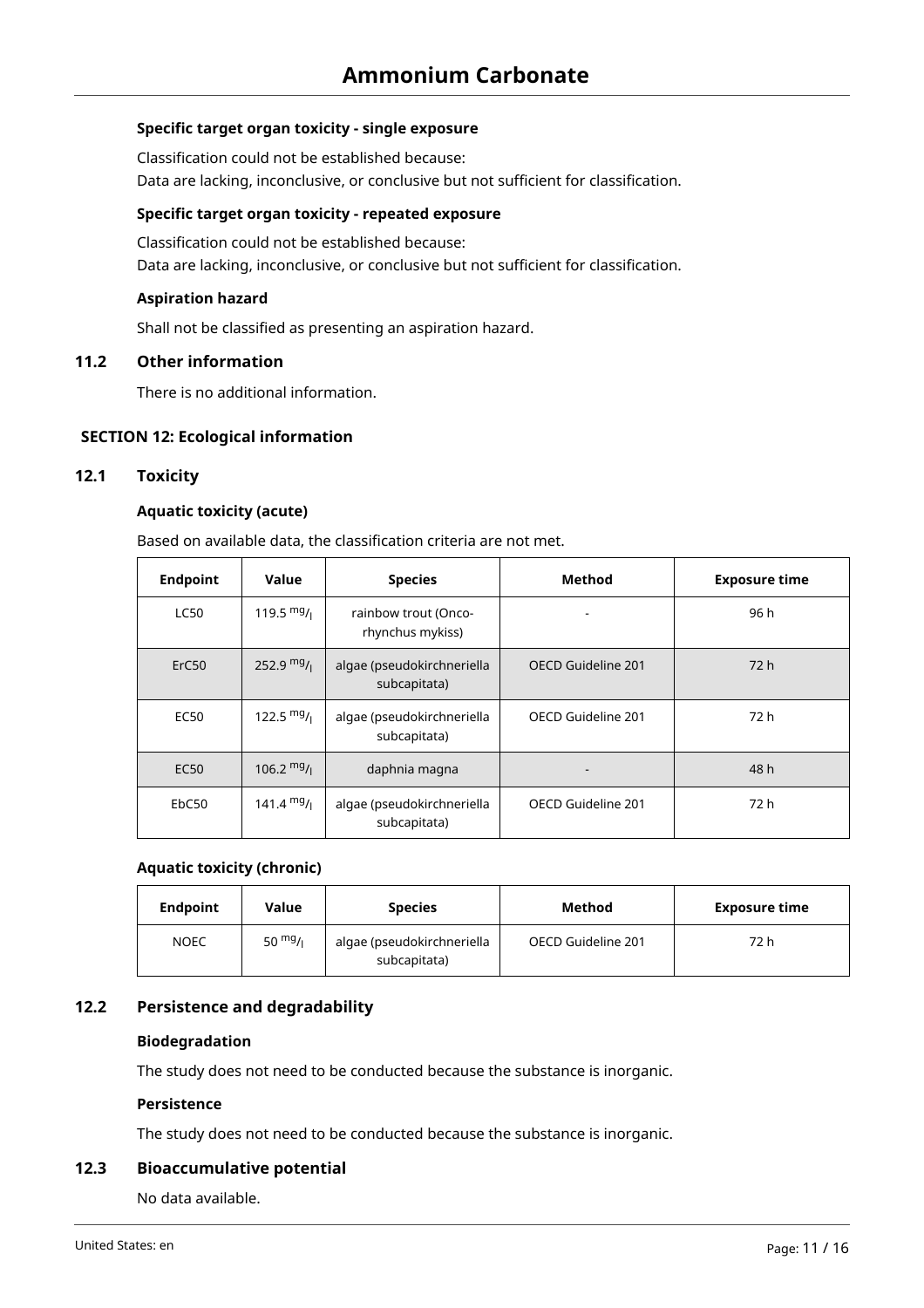#### **12.4 Mobility in soil**

No data available.

## **12.5 Results of PBT and vPvB assessment**

According to the results of its assessment, this substance is not a PBT or a vPvB.

## **12.6 Other adverse effects**

This information is not available.

## **Remarks**

Wassergefährdungsklasse, WGK (water hazard class): 1

# **SECTION 13: Disposal considerations**

## **13.1 Waste treatment methods**

Dispose of contents/container in accordance with local/regional/national/international regulations.

#### **Sewage disposal-relevant information**

Do not empty into drains.

#### **Waste treatment of containers/packages**

Completely emptied packages can be recycled. Handle contaminated packages in the same way as the substance itself.

#### **Remarks**

Please consider the relevant national or regional provisions.

#### **SECTION 14: Transport information**

| 14.1 | UN number                                                                           | not assigned |
|------|-------------------------------------------------------------------------------------|--------------|
| 14.2 | UN proper shipping name                                                             |              |
| 14.3 | <b>Transport hazard class(es)</b>                                                   |              |
| 14.4 | Packing group                                                                       |              |
| 14.5 | <b>Environmental hazards</b>                                                        |              |
| 14.6 | <b>Special precautions for user</b>                                                 |              |
| 14.7 | <b>Transport in bulk according to Annex II of</b><br><b>MARPOL and the IBC Code</b> |              |

# **14.8 Information for each of the UN Model Regulations**

#### **Transport of dangerous goods by road or rail (49 CFR US DOT) Additional information**

Not subject to transport regulations.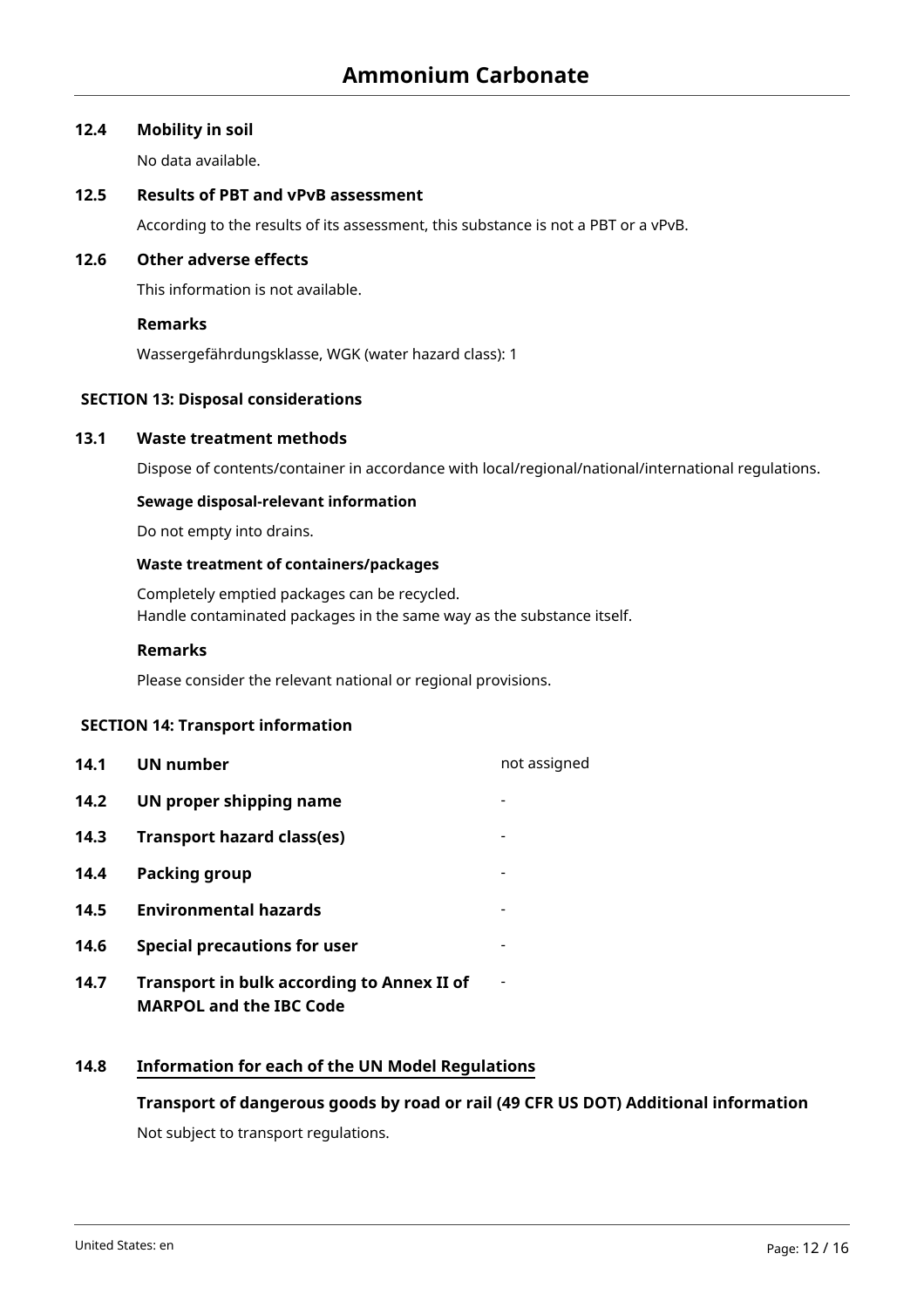# **SECTION 15: Regulatory information**

# **15.1 Safety, health and environmental regulations specific for the product in question**

**National regulations (United States)**

**Toxic Substance Control Act (TSCA)** substance is listed

**Superfund Amendment and Reauthorization Act (SARA TITLE III )**

**The List of Extremely Hazardous Substances and Their Threshold Planning Quantities (EPCRA Section 302, 304)**

not listed

#### **Specific Toxic Chemical Listings (EPCRA Section 313)**

not listed

## **Comprehensive Environmental Response, Compensation, and Liability Act (CERCLA)**

#### **List of Hazardous Substances and Reportable Quantities (CERCLA section 102a) (40 CFR 302.4)**

| Name of substance    | <b>CAS No</b> | Remarks        | <b>Statutory</b><br>code | Final RQ pounds<br>(Kq) |
|----------------------|---------------|----------------|--------------------------|-------------------------|
| diammonium carbonate | 506-87-6      | $\blacksquare$ |                          | 5000 (2270)             |

**Legend**

1 "1" indicates that the statutory source is section 311(b)(2) of the Clean Water Act

#### **Clean Air Act**

not listed

#### **Right to Know Hazardous Substance List**

#### **Hazardous Substance List (NJ-RTK)**

| Name of substance    | <b>CAS No</b> | Remarks | <b>Classifications</b> |
|----------------------|---------------|---------|------------------------|
| diammonium carbonate | 506-87-6      |         |                        |

# **California Environmental Protection Agency (Cal/EPA): Proposition 65 - Safe Drinking Water and Toxic Enforcement Act of 1987**

not listed

# **Industry or sector specific available guidance(s)**

#### **NPCA-HMIS® III**

Hazardous Materials Identification System. American Coatings Association.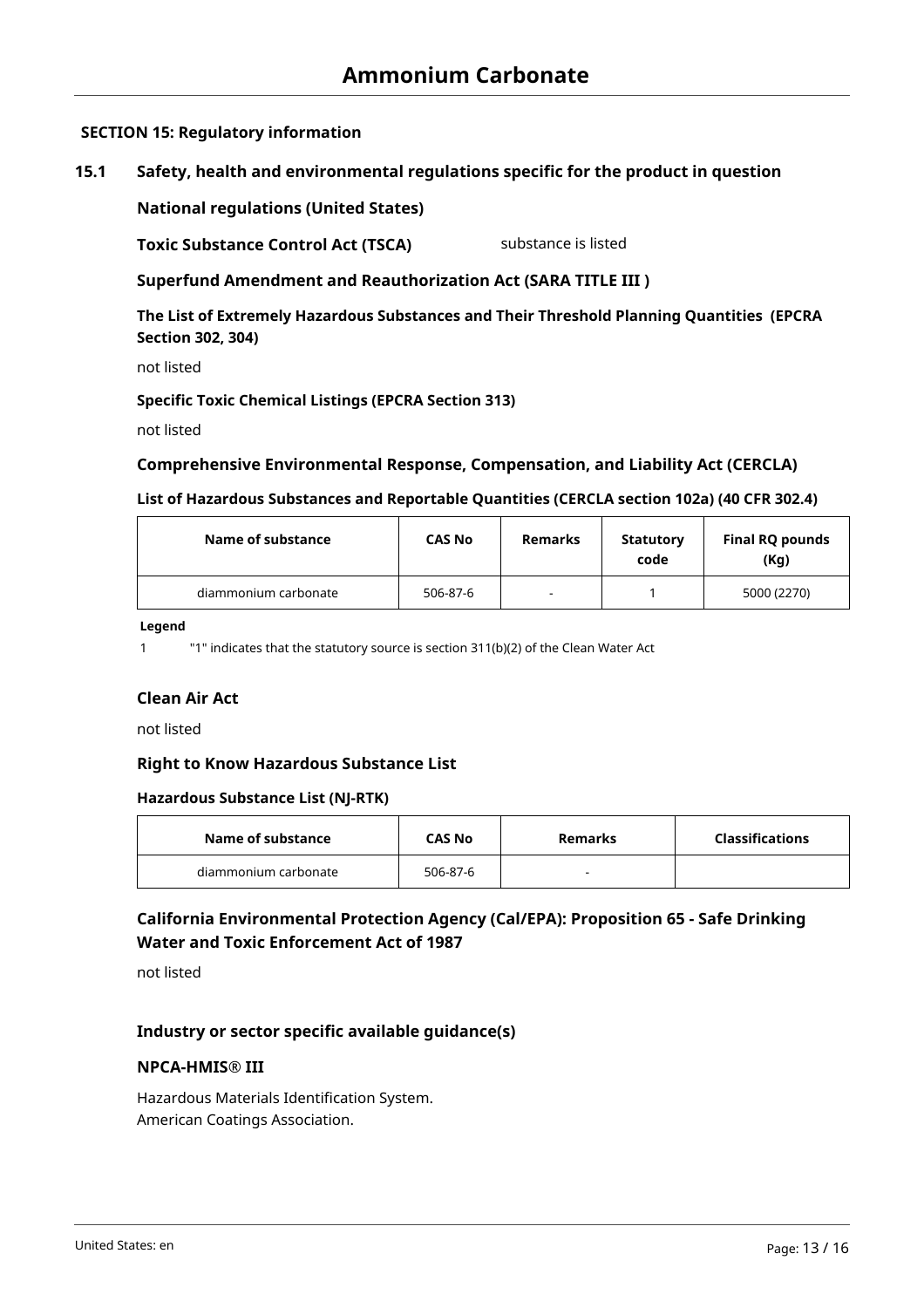| Category            | Rating   | <b>Description</b>                                                                                                                                            |
|---------------------|----------|---------------------------------------------------------------------------------------------------------------------------------------------------------------|
| Chronic             |          | none                                                                                                                                                          |
| Health              |          | irritation or minor reversible injury possible                                                                                                                |
| Flammability        | 0        | material that will not burn under typical fire conditions                                                                                                     |
| Physical hazard     | $\Omega$ | material that is normally stable, even under fire conditions, and will not react<br>with water, polymerize, decompose, condense, or self-react. Non-explosive |
| Personal protection |          |                                                                                                                                                               |

# **NFPA® 704**

National Fire Protection Association: Standard System for the Identification of the Hazards of Materials for Emergency Response (United States).

| Category       | Degree of<br>hazard | <b>Description</b>                                                          |
|----------------|---------------------|-----------------------------------------------------------------------------|
| Flammability   | 0                   | material that will not burn under typical fire conditions                   |
| <b>Health</b>  |                     | material that, under emergency conditions, can cause significant irritation |
| Instability    |                     | material that is normally stable, even under fire conditions                |
| Special hazard |                     |                                                                             |

## **15.2 Chemical Safety Assessment**

No Chemical Safety Assessment has been carried out for this substance by the supplier.

## **SECTION 16: Other information, including date of preparation or last revision**

Date of preparation: 2021-04-29

## **Abbreviations and acronyms**

| Abbr.                      | <b>Descriptions of used abbreviations</b>                                                                                                                                             |  |  |
|----------------------------|---------------------------------------------------------------------------------------------------------------------------------------------------------------------------------------|--|--|
| <b>29 CFR</b><br>1910.1000 | 29 CFR 1910.1000, Tables Z-1, Z-2, Z-3 - Occupational Safety and Health Standards: Toxic and Hazard-<br>ous Substances (permissible exposure limits)                                  |  |  |
| 49 CFR US DOT              | 49 CFR U.S. Department of Transportation                                                                                                                                              |  |  |
| Cal/OSHA PEL               | California Division of Occupational Safety and Health (Cal/OSHA): Permissible Exposure Limits (PELs)                                                                                  |  |  |
| CAS                        | Chemical Abstracts Service (service that maintains the most comprehensive list of chemical sub-<br>stances)                                                                           |  |  |
| DGR.                       | Dangerous Goods Regulations (see IATA/DGR)                                                                                                                                            |  |  |
| <b>DNEL</b>                | Derived No-Effect Level                                                                                                                                                               |  |  |
| EbC <sub>50</sub>          | $\equiv$ EC50: in this method, that concentration of test substance which results in a 50 % reduction in<br>either growth (EbC50) or growth rate (ErC50) relative to the control      |  |  |
| EC <sub>50</sub>           | Effective Concentration 50 %. The EC50 corresponds to the concentration of a tested substance caus-<br>ing 50 % changes in response (e.g. on growth) during a specified time interval |  |  |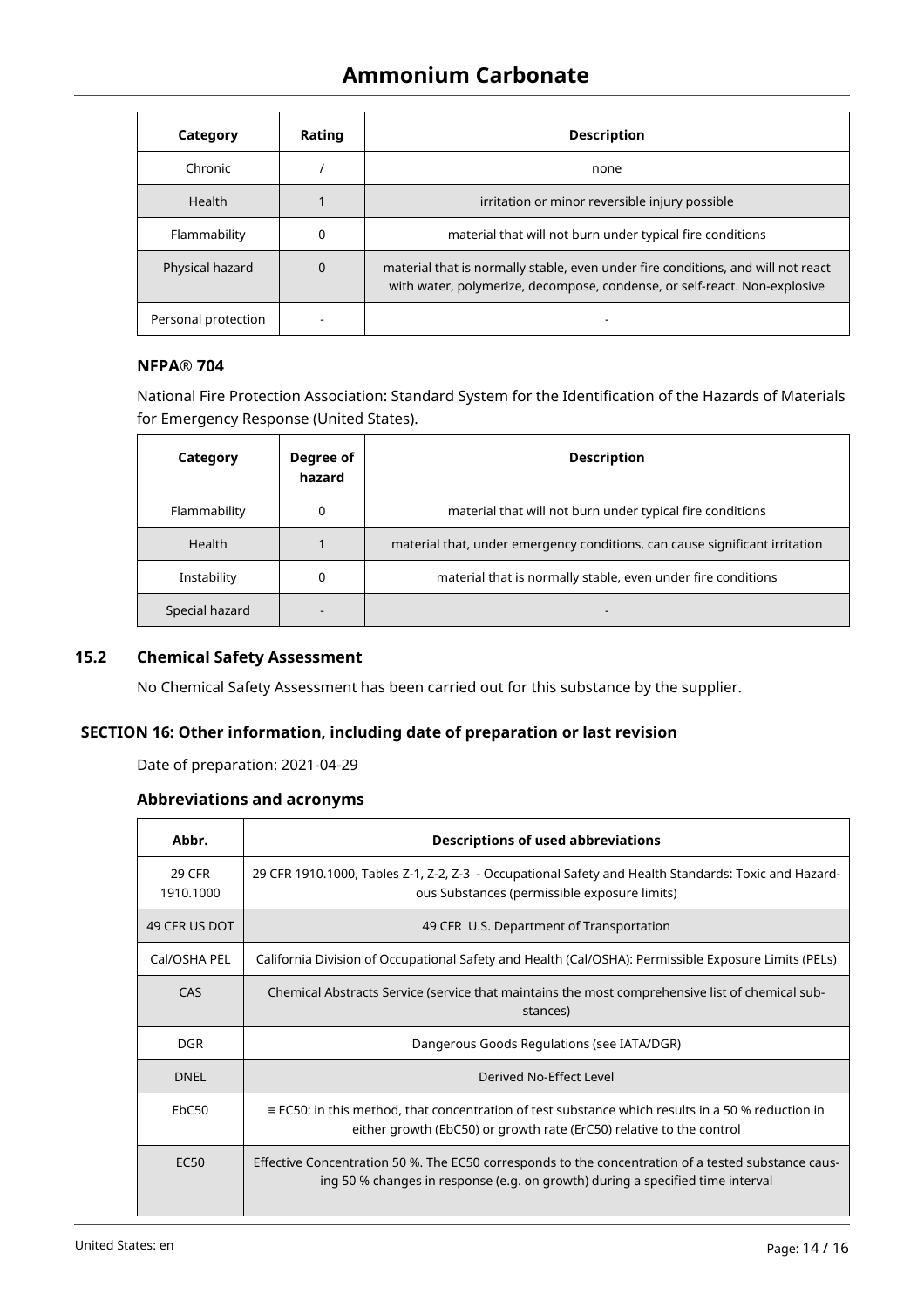# **Ammonium Carbonate**

| Abbr.                                                                                                                                                                                     | <b>Descriptions of used abbreviations</b>                                                                                                            |  |
|-------------------------------------------------------------------------------------------------------------------------------------------------------------------------------------------|------------------------------------------------------------------------------------------------------------------------------------------------------|--|
| ErC50<br>$\equiv$ EC50: in this method, that concentration of test substance which results in a 50 % reduction in<br>either growth (EbC50) or growth rate (ErC50) relative to the control |                                                                                                                                                      |  |
| "Globally Harmonized System of Classification and Labelling of Chemicals" developed by the United<br><b>GHS</b><br><b>Nations</b>                                                         |                                                                                                                                                      |  |
| <b>IARC Mono-</b><br>graphs                                                                                                                                                               | IARC Monographs on the Evaluation of Carcinogenic Risks to Humans                                                                                    |  |
| <b>IATA</b>                                                                                                                                                                               | <b>International Air Transport Association</b>                                                                                                       |  |
| IATA/DGR                                                                                                                                                                                  | Dangerous Goods Regulations (DGR) for the air transport (IATA)                                                                                       |  |
| <b>IMDG</b>                                                                                                                                                                               | International Maritime Dangerous Goods Code                                                                                                          |  |
| <b>LC50</b>                                                                                                                                                                               | Lethal Concentration 50%: the LC50 corresponds to the concentration of a tested substance causing<br>50 % lethality during a specified time interval |  |
| LD50                                                                                                                                                                                      | Lethal Dose 50 %: the LD50 corresponds to the dose of a tested substance causing 50 % lethality dur-<br>ing a specified time interval                |  |
| <b>MARPOL</b>                                                                                                                                                                             | International Convention for the Prevention of Pollution from Ships (abbr. of "Marine Pollutant")                                                    |  |
| NIOSH REL<br>National Institute for Occupational Safety and Health (NIOSH): Recommended Exposure Limits (RELs)                                                                            |                                                                                                                                                      |  |
| No Observed Effect Concentration<br><b>NOEC</b>                                                                                                                                           |                                                                                                                                                      |  |
| NPCA-HMIS®<br>III                                                                                                                                                                         | National Paint and Coatings Association: Hazardous Materials Identification System - HMIS® III,<br><b>Third Edition</b>                              |  |
| <b>OSHA</b>                                                                                                                                                                               | Occupational Safety and Health Administration (United States)                                                                                        |  |
| Persistent, Bioaccumulative and Toxic<br><b>PBT</b>                                                                                                                                       |                                                                                                                                                      |  |
| PEL<br>Permissible exposure limit                                                                                                                                                         |                                                                                                                                                      |  |
| <b>PNEC</b><br><b>Predicted No-Effect Concentration</b>                                                                                                                                   |                                                                                                                                                      |  |
| <b>STEL</b>                                                                                                                                                                               | Short-term exposure limit                                                                                                                            |  |
| <b>TWA</b>                                                                                                                                                                                | Time-weighted average                                                                                                                                |  |
| vPvB                                                                                                                                                                                      | Very Persistent and very Bioaccumulative                                                                                                             |  |

# **Key literature references and sources for data**

OSHA Hazard Communication Standard (HCS), 29 CFR 1910.1200.

Transport of dangerous goods by road or rail (49 CFR US DOT). International Maritime Dangerous Goods Code (IMDG). Dangerous Goods Regulations (DGR) for the air transport (IATA).

#### **List of relevant phrases (code and full text as stated in chapter 2 and 3)**

| Code | Text                  |
|------|-----------------------|
| H302 | Harmful if swallowed. |